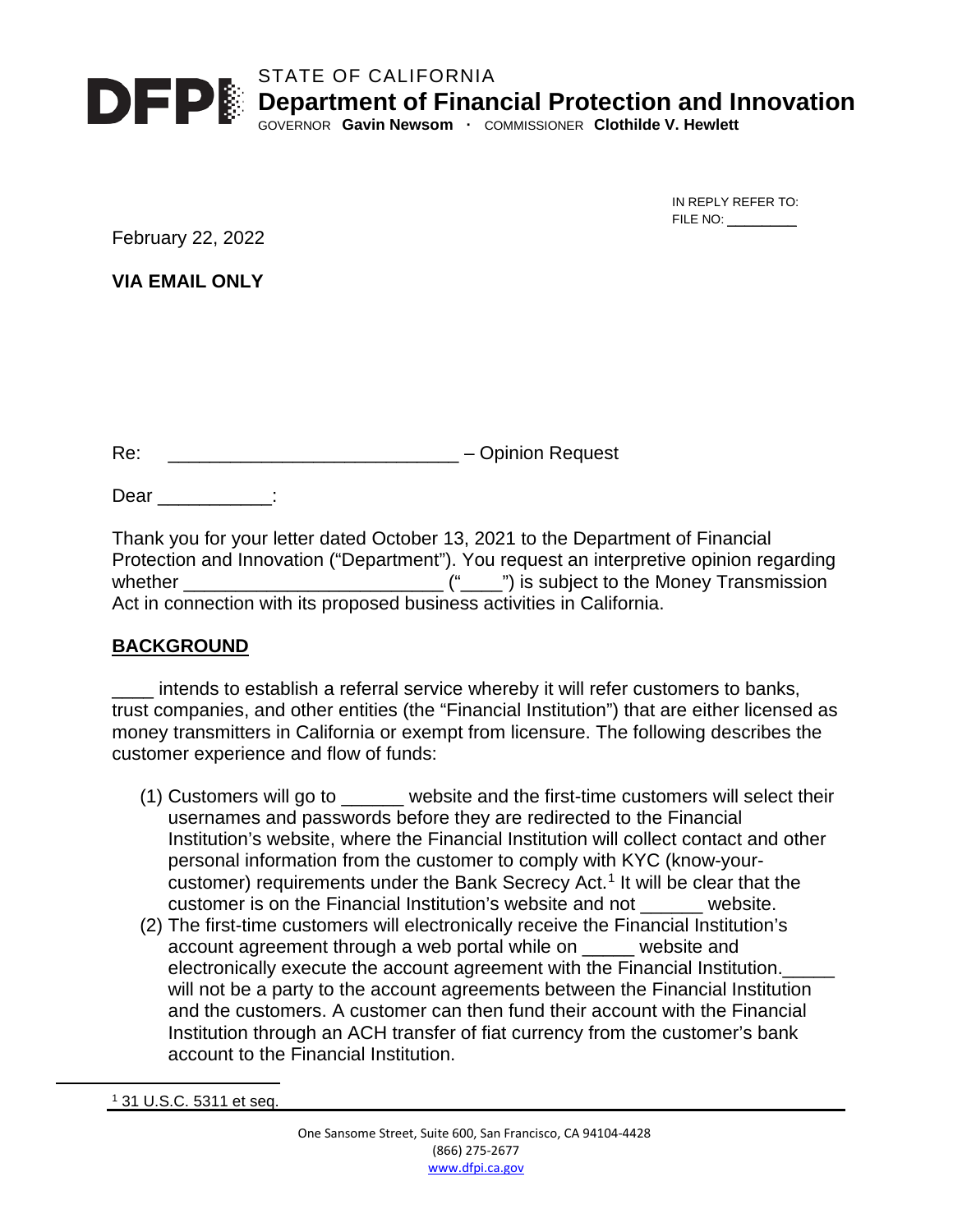- (3) When a customer wants to buy, sell, or exchange cryptocurrency or fiat currency, the customer will log onto website and use a third party's software platform (the "Platform") to input the order information about the currency that the customer wants to purchase, sell, or exchange.
- (4) The Platform receives the order information and checks to make sure the customer has sufficient assets in the customer's account with the Financial Institution to purchase the currency. \_\_\_\_\_ is not involved in this process. The Platform, through an arrangement with the Financial Institution, has the ability to electronically view the balances in customer accounts.
- (5) If the customer has sufficient assets with the Financial Institution, the Financial Institution will receive the order information through the Platform pursuant to the arrangement between the Financial Institution and the Platform. After receiving the order through the Platform, the Financial Institution transmits the fiat or cryptocurrency from a digital wallet or bank account in which it holds the currency, to the customer's account with the Financial Institution, and the Financial Institution holds the fiat or cryptocurrency in the customer's account with the Financial Institution.

The Financial Institution is the only party that holds, receives, or transmits all cryptocurrencies in each customer's account. \_\_\_\_\_ never holds, receives, or transmits cryptocurrencies or fiat currency. Likewise, the Platform never holds, receives, or transmits cryptocurrencies or fiat currency. \_\_\_\_\_ has a revenue sharing agreement with the Platform, but not with the Financial Institution.

## **ANALYSIS**

The MTA prohibits a person from engaging in the business of money transmission in California unless the person is licensed or exempt from licensure, or is an agent of a person licensed or exempt from licensure.[2](#page-1-0) Financial Code section 2003, subdivision (q) defines "money transmission" to mean selling or issuing payment instruments<sup>[3](#page-1-1)</sup>, selling or issuing stored value<sup>[4](#page-1-2)</sup>, or receiving money for transmission<sup>[5](#page-1-3)</sup>.

\_\_\_\_\_\_ proposed activities do not meet the definition of money transmission. Based on vour description, \_\_\_\_\_\_\_ service entails connecting customers with Financial Institutions from which customers can buy, sell, or exchange cryptocurrency. The transactions between customers and Financial Institutions are not money transmission because the customer is simply exchanging cryptocurrency directly with the Financial Institution. Therefore, the Department agrees that will also not sell or issue payment instruments, sell or issue stored value, or receive money for transmission by conducting the proposed activities.

Please be aware, however, this is subject to change if in the future the Department determines these activities are subject to regulatory supervision.

<span id="page-1-0"></span><sup>2</sup> Fin. Code, § 2030, subd. (a).

<span id="page-1-1"></span><sup>3</sup> Fin. Code, § 2030, subd. (s).

<span id="page-1-2"></span><sup>4</sup> Fin. Code, § 2003, subd. (x).

<span id="page-1-3"></span><sup>5</sup> Fin. Code, § 2003, subd. (u).